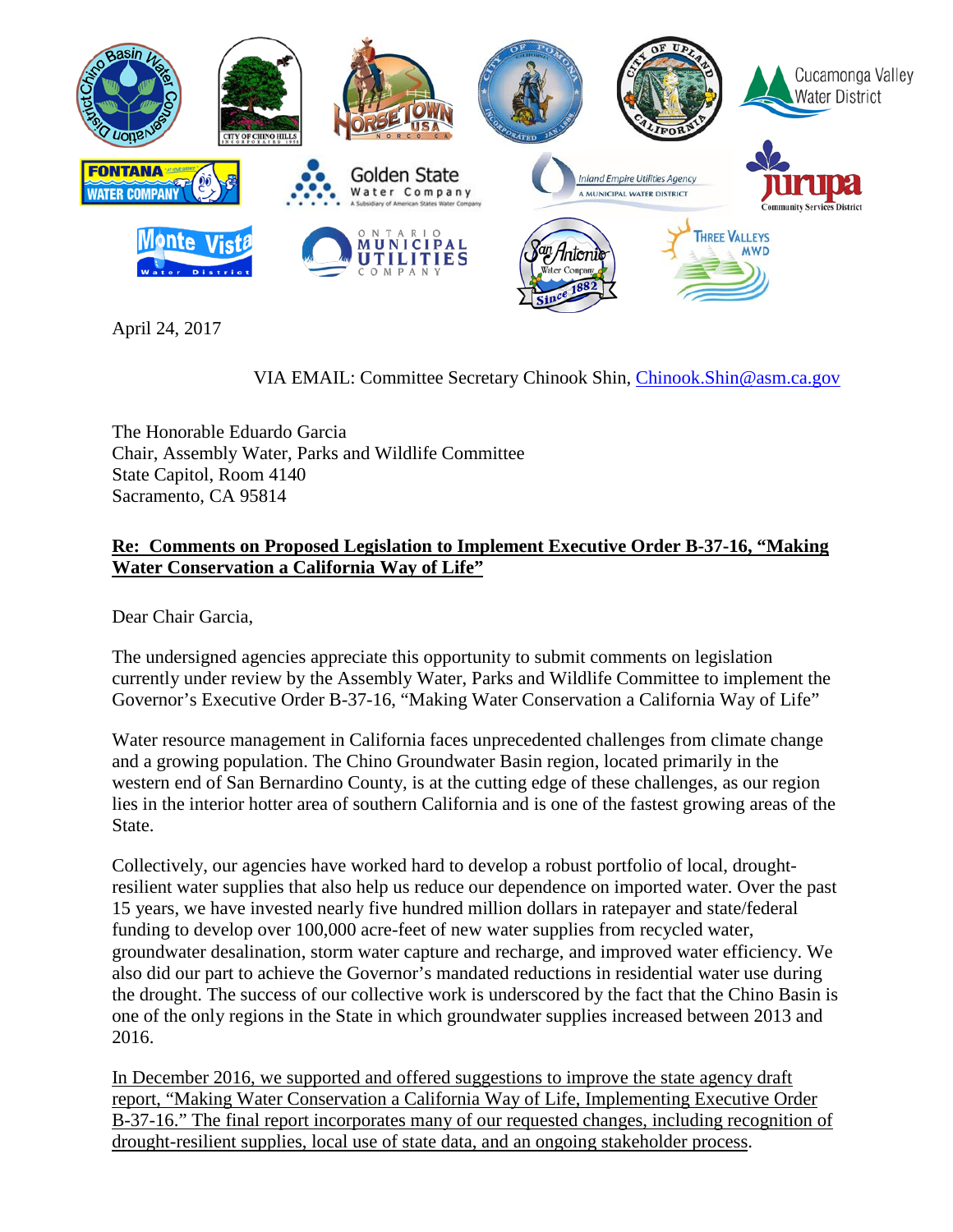Consistent with our previous comments to the Administration, as you consider legislation to implement the Governor's order we request that each of the following elements be included in bills forwarded to the Assembly floor.

- 1. **Explicitly recognize the value of all locally developed, drought resilient, and hydrologically independent water supplies in the water shortage contingency plans.** Development of local water supplies that are not impacted by droughts should be deemed fully reliable under all historical drought hydrology and plausible climate change impacts. These supplies include not only recycled water, potable reuse, and ocean desalination, but also treatment/reuse of contaminated groundwater and designated storage accounts in sustainably managed groundwater basins. Suppliers that have developed these types of supplies should be recognized for their advanced planning and investments, and these water supplies should not be subject to reductions under shortage conditions.
- 2. **Build upon existing long-term water efficiency standards set under the authorized regulatory processes and supported by the Legislature.** Use of landscape budgets with efficiency standards to establish outdoor targets has been authorized by the Legislature since 1992, and these requirements have been updated twice (as recently as 2015) through Department of Water Resources regulatory proceedings on the state's Model Water Efficiency Landscape Ordinance. Similarly, the Legislature in 2015 directed the State Water Resources Control Board to adopt performance standards for reducing urban water losses due to leaks (SB 555). Consistent with the State's final report, these existing efficiency standards should be used as the starting point for setting and/or updating future statewide water efficiency standards.
- 3. **Avoid overlap between existing and future compliance targets.** Consistent with the State's final report, maintain the requirement under SB X7-7 for water suppliers to meet the existing statutory 20 percent urban water use reduction goal by 2020, and require compliance with newly adopted urban water use targets in 2025. This avoids the confusion of overlapping regulatory requirements.
- 4. **Ensure compliance requirements recognize variations in local conditions.** Compliance with water use efficiency requirements must recognize the diversity of water supply conditions and uses across the State. We support customized water efficiency targets based on statewide standards and local water supplier control over their actions to achieve the efficiency targets. We also support regional collaboration in assisting individual agencies' efforts in achieving compliance.
- 5. **Ensure that appropriate considerations be given to water supplier targets based upon unique local conditions.** An adjustment process for unique circumstances such as seasonal increases in the population served, use of swamp coolers, and provision of water for horses and other livestock in areas served by water suppliers, is appropriate to customize efficiencybased targets to local conditions.
- 6. **Clearly affirm that water rights under the framework are protected consistent with existing law.** Legislation should include explicit language that maintains protection of rights to conserved water.